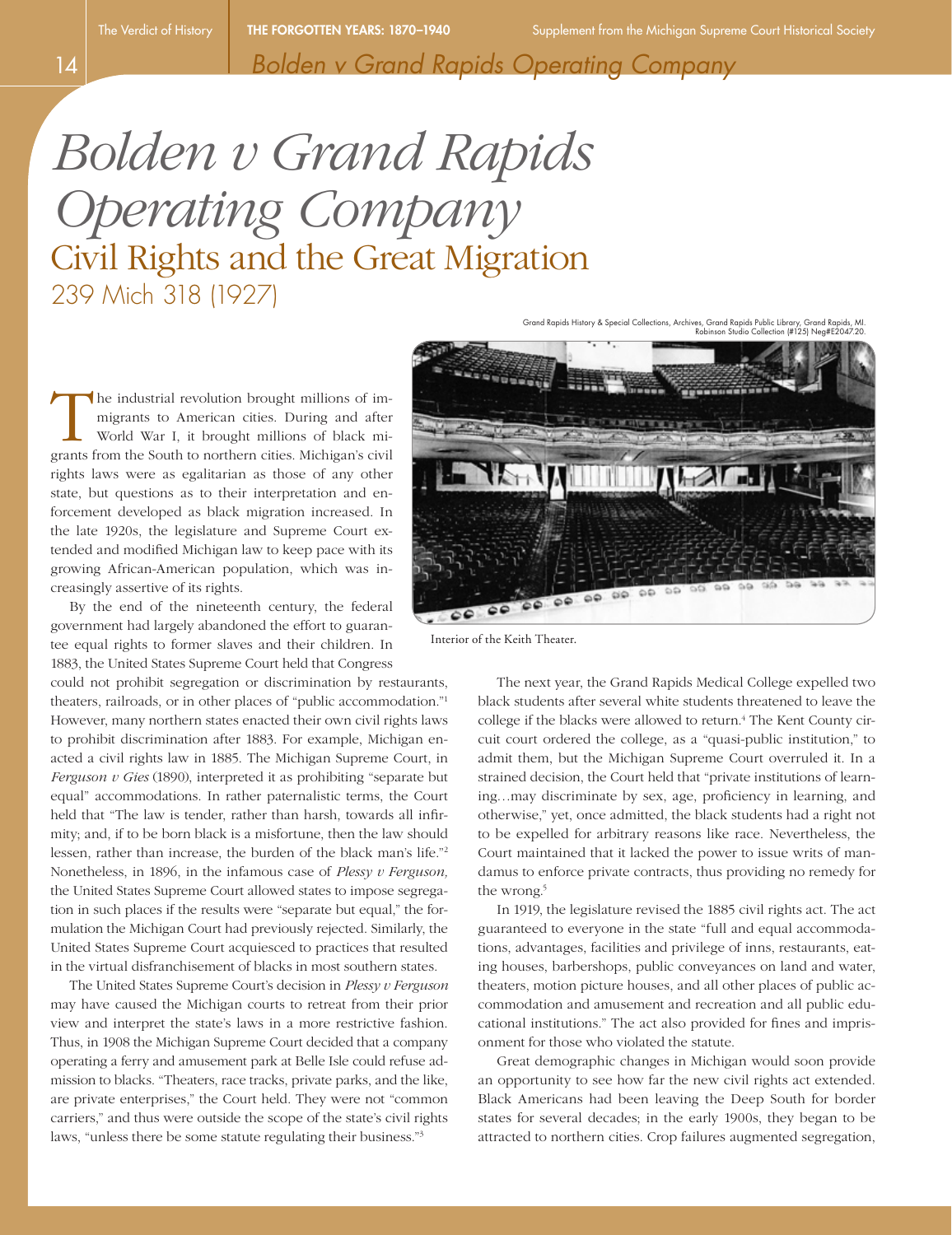discrimination, and lynchings as incentives to leave the South, while growing industrial employment made the North attractive. This was especially the case after the First World War and the immigration restriction acts of 1921 and 1924 cut off the European immigrant labor supply.

In what has come to be known as the Great Migration, as many as half a million blacks left the South between 1915 and 1920; 300,000 in the summers of 1916 and 1917 alone. Northern cities like New York and Chicago acquired hundreds of thousands of black residents.

Because of the potential for employment in the auto industry, Detroit was the principal Michigan destination for black migrants. Henry Ford was a pioneer in black industrial employment, hiring 10,000 blacks to work in all job categories in his massive, state-ofthe-art River Rouge plant. Though blacks were often restricted to hot, heavy, and unpleasant jobs, these auto jobs paid well and laid the foundation for an educated black professional middle class.

Even smaller cities like Grand Rapids felt the effects of the Great Migration. Grand Rapids established itself as the finest furniture-making city in the United States and attracted many different immigrant groups to that industry.<sup>6</sup> Its black population remained in the hundreds in the late nineteenth century, reached a thousand in 1920, and had nearly tripled by 1930. Their increasing numbers in northern cities, where they could vote and were supposed to enjoy equality before the law, led the new generation of black migrants to begin to assert their rights, especially after some of them returned from fighting for democracy in World War I. Even the small African-American community of Grand Rapids established two hallmarks of northern black consciousness shortly



Exterior of the Keith Theater.

Keith Theater playbill published in the December 12, 1924, edition of the *Grand Rapids Press.* Copyright Grand Rapids Press. All rights reserved. Used with permission.

after World War I: a local branch of the National Association for the Advancement of Colored People, and a black-owned newspaper, the *Michigan State News.*<sup>7</sup>

The local NAACP began to promote several cases to test the state's civil rights law.8 The principal case involved Grand Rapids dentist Emmett Bolden, a Grand Rapids native who had attended the College of Dentistry at Howard University in Washington, D.C., who was denied a first-floor ticket at the Keith Theater and was told he could only purchase a balcony ticket. Bolden's attorney was New York City native and World War I veteran Oliver M. Green. Green had apparently negotiated a settlement from the Grand Rapids Operating Company, a motion-picture



theater, for two of his other clients. The opposing law firm, representing the theater, offered Green a job in an attempt to buy him off. Green persisted, though, bringing Bolden's case in the superior court of Grand Rapids.

Bolden, like other blacks, had been restricted to the balcony section in the Keith Theater. Though the civil rights act was a criminal statute, Bolden sued the Grand Rapids Operating Company, owners of the Keith Theater, for \$1,000 in civil damages. The company denied that restricting blacks to the balcony violated the act or, in the alternative, that the act provided for civil damages. The company tried to wear Bolden out with repeated costly procedural motions. Bolden faced a hostile judge, Leonard Verdier, who had recently sentenced a black man to life in prison for armed robbery. "If you were in some other states, you would have been lynched," he said in court.<sup>9</sup> Verdier had also sponsored a bill to prohibit racial intermarriage when he was a state senator. In July 1926, Judge Verdier decided that the theater was a private enterprise, and thus the civil rights act requirement that the theater treat blacks equally might in fact deprive the theater owner of his property without due process of law.10

The local NAACP was divided over whether to make an appeal to the Michigan Supreme Court. While older residents and professionals like Bolden and Green were concerned about segregation and what was often referred to as "social equality," new migrants had more pressing interest in employment opportunities. The Grand Rapids black community was similarly conflicted over a proposal for a National Urban League branch in the city, for the Urban League was associated with the quasi-separatist and